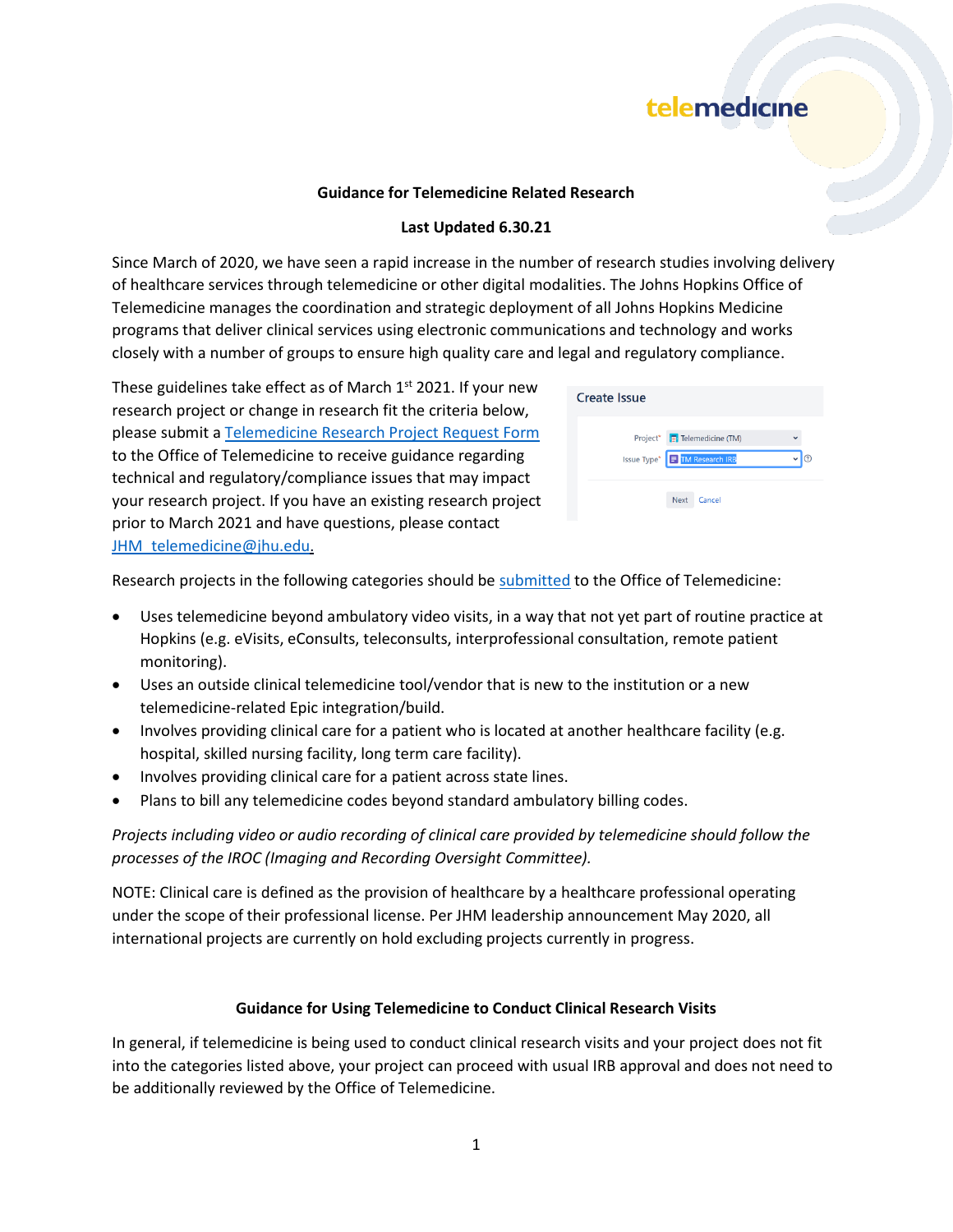The guidance below provides information for research teams seeking to use telemedicine to conduct clinical research visits as part of IRB approved research projects. Study teams seeking to incorporate the use of telemedicine into their research as part of the resumption of in-person activities/new enrollment must obtain IRB approval of the plan to use telemedicine. Study teams wishing to utilize telemedicine visits as an alternative to in-person visits should include flexibilities in their protocol to allow for study visits to occur in-person or via telemedicine, where appropriate. Additionally the informed consent form for research participants must specify when visits/study procedures may occur via telemedicine.

This guidance has been developed for studies where PRA review is required that utilize Epic for scheduling and documentation. It is anticipated that providers seeking to use telemedicine for clinical research visits will already have the roles/permissions needed to perform intake, scheduling, registration, and care via Epic.

#### **Education Materials – For Study Teams:**

- o [Telemedicine Educational Slides](https://www.hopkinsmedicine.org/institutional_review_board/news/covid19_information.html/TelemedicineEducationalPresentation.pdf)
- o [Telemedicine Tip Sheets](https://livejohnshopkins.sharepoint.com/sites/epictraining/SitePages/telemedicine.aspx)
- o [Telemedicine Intranet Site](https://intranet.insidehopkinsmedicine.org/telemedicine)
- o [Cisco WebEx Tip Sheet](https://livejohnshopkins.sharepoint.com/sites/epictraining/Epic%20Training%20Dropbox%20DocLib/Video%20Visits%20-%20Ambulatory%20Cisco%20Webex.pdf)

#### **Education Materials – For Patients:**

- o [Johns Hopkins Telemedicine Internet](https://www.hopkinsmedicine.org/telemedicine/index.html) (Telemedicine general information)
- o [Video and Telephone Visit Instructions](https://www.hopkinsmedicine.org/telemedicine/info.html) (Tip sheets for preparing for visit)

#### **Telemedicine Requirements:**

- o All clinical research participants must complete the [Telemedicine Acknowledgement](https://livejohnshopkins.sharepoint.com/sites/epictraining/Epic%20Training%20Dropbox%20DocLib/Telemedicine%20Acknowledgement%20V8.pdf) form in accordance with standard clinical practice before beginning a clinical research visit.
	- $\circ$  The form may be completed in person or via mail or using the remote process detailed below.
	- o Study team members may access the form from Epic Forms on Demand, print, obtain signature and upload it to the media tab, storing it under Telemedicine Consent
	- $\circ$  For mailed forms, please review with the research participant via video. The participant should sign the form on video and may email/text image of the signed form or send a hardcopy of the form through the mail. The video should not be recorded unless it is part of the approved process.
	- $\circ$  In cases where a signature cannot be obtained, the following remote process is permitted:
		- Review the telemedicine acknowledgement with patient via video or phone
		- A second Johns Hopkins employee [the witness] must join the video or phone call and confirm that the participant has agreed to the use of telemedicine.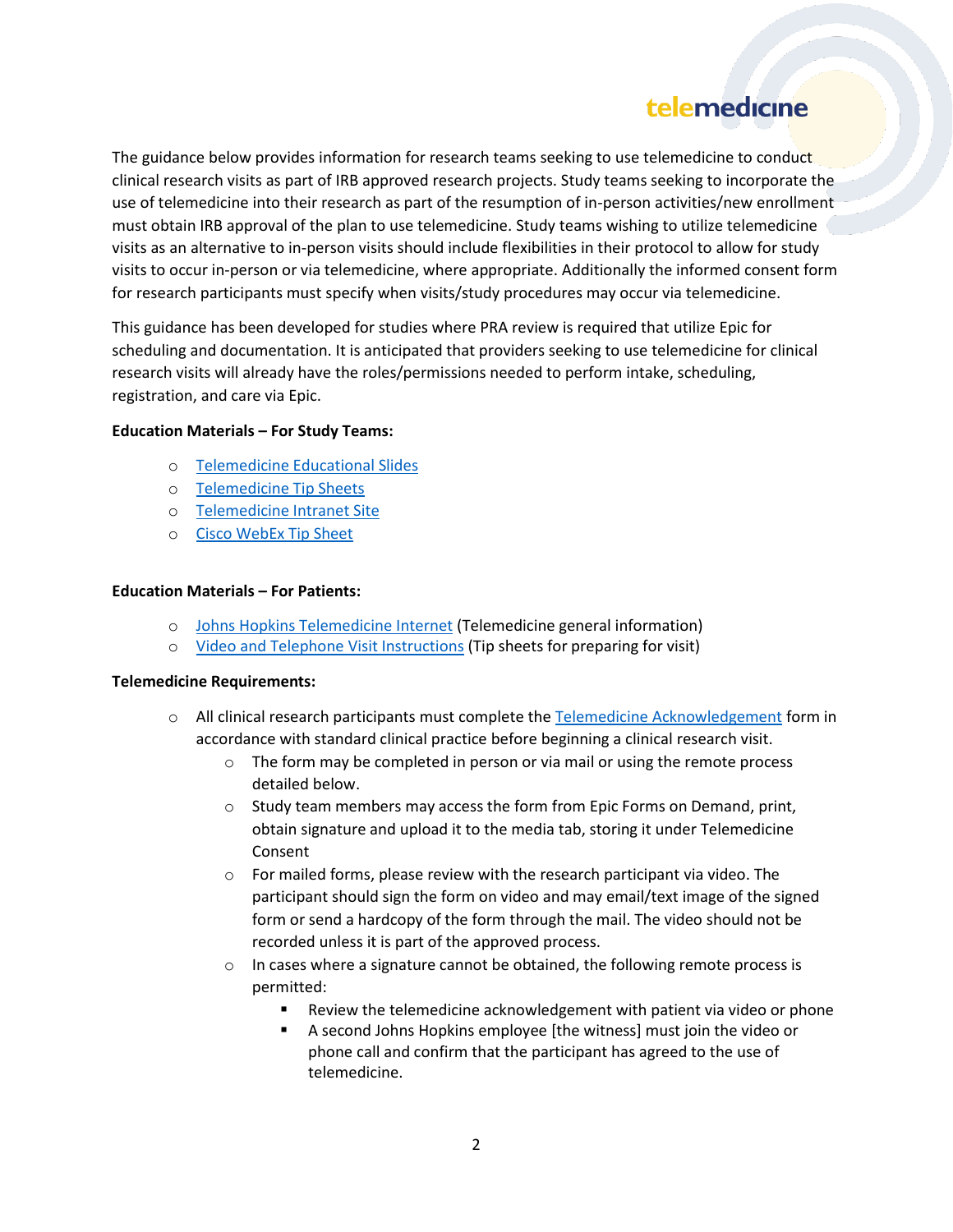- **■** The study team member then notes on the form that consent was obtained and the method used [e.g. phone or video], and documents in the note the name of the witness who was present to affirm the participant's agreement.
- $\circ$  For research participants who utilize MyChart, the acknowledgement may be transmitted to the participant through MyChart eCheckIn. Research participants will be prompted to eSign the form and it will be auto filed.
- o Research Teams must ensure providers have licensure in states where research participants are consented
	- $\circ$  If additional licensure (permanent or temporary) is obtained, send a confirmation email to [bstrohm1@jhmi.edu](mailto:bstrohm1@jhmi.edu) in order for the license to file in MSOW and Epic
	- $\circ$  During the COVID crisis there are flexibilities for licensing by state, see these Legal [FAQs](https://intranet.insidehopkinsmedicine.org/telemedicine/_docs/frequently-asked-questions-regarding-telemedicine-during-covid-19-crisis.pdf)
- $\circ$  Research Teams must ensure providers are credentialed in facilities where participating subjects are located (if applicable)
	- $\circ$  If patient is within a facility (hospital, nursing home), the provider must be credentialed at that facility
	- o During the COVID crisis, there are flexibilities within the JHHS system for credentialing, see these [Legal FAQs](https://intranet.insidehopkinsmedicine.org/telemedicine/_docs/frequently-asked-questions-regarding-telemedicine-during-covid-19-crisis.pdf)

### **Billing:**

- $\circ$  If billable encounters are covered by a grant, pre-consultation with Liza Rodriguez from the Office of Clinical Research Billing Compliance (CRBC) is required.
- o Time tracking is needed for all telemedicine visits.
- o The charges related to research participants encounters will be reviewed by CRBC staff and routed as appropriate to the research account or to the participant/insurance account.
- o Charges billable to insurance or as self-pay will follow all other workflows and charge router rules in place for telemedicine visits.

## **Tips for Successful use of Telemedicine for Clinical Research Visits**:

- $\circ$  Ensure that staff/providers have Epic access with applicable roles/permissions
	- $\circ$  Contact Louise Welch at Iwelch5@jhu.edu if additional roles/permissions are needed
- o Ensure participants/subjects have Epic MRN and MyChart (optional)
	- [MyChart Instant Activation tip sheet](https://livejohnshopkins.sharepoint.com/sites/epictraining/Epic%20Training%20Dropbox%20DocLib/MyChart%20Instant%20Activation.pdf#search=mychart)
- o Ensure that participants have all applicable software available and downloaded
- $\circ$  Ensure that participants have signed the telemedicine acknowledgement form
- o Upload signed Telemedicine Acknowledgement form into Epic > Media> Telemedicine Consent
- $\circ$  Schedule remote visits or phone calls using the Video/Telephone-General visit type in Epic
- o Join the visit
	- o [Scheduled Visit](https://livejohnshopkins.sharepoint.com/sites/epictraining/Epic%20Training%20Dropbox%20DocLib/Video%20Visit%20-%20Provider%20Starting%20a%20Scheduled%20Video%20Visit.pdf) (for patients using MyChart links)
	- o [On-the-Fly Visit](https://livejohnshopkins.sharepoint.com/sites/epictraining/Epic%20Training%20Dropbox%20DocLib/Video%20Visit%20-%20On-the-Fly%20Video%20Visit%20-%20Ambulatory%20Providers.pdf) (for patients using MyChart links)
	- o [Scheduled or non-scheduled](https://livejohnshopkins.sharepoint.com/sites/epictraining/Epic%20Training%20Dropbox%20DocLib/Video%20Visits%20-%20Zoom%20for%20Ambulatory.pdf) visits (for patients using Zoom)
- o In your documentation, use appropriate Epic phrases